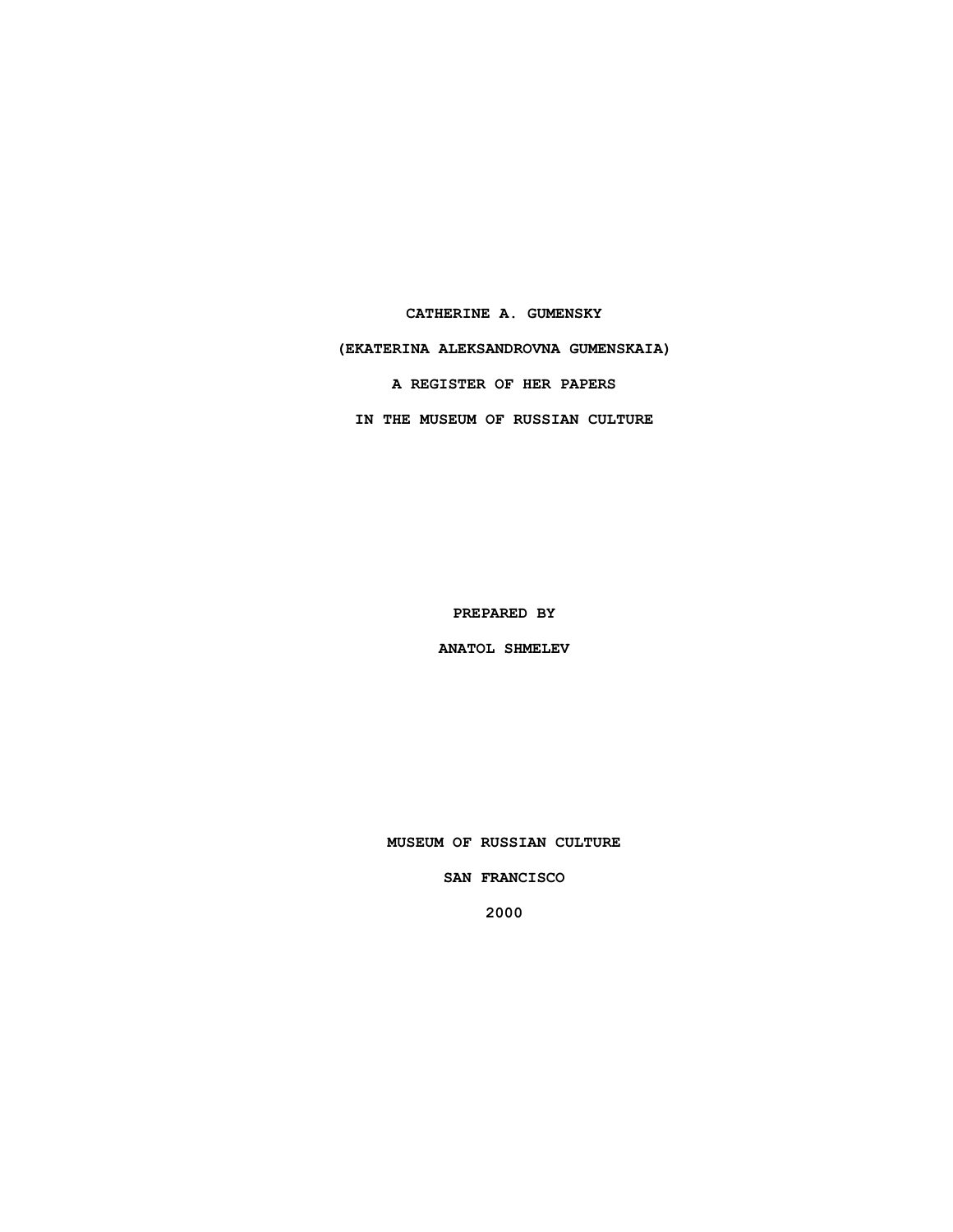# **CATHERINE A. GUMENSKY**

## **BIOGRAPHICAL NOTE**

| 1897 July 14 (N.S.) Born, Kazan', Russia |                                                                                          |
|------------------------------------------|------------------------------------------------------------------------------------------|
| 1914-1917                                | Student, Vysshie Golitsynskie sel'sko-<br>khoziaistvennye zhenskie kursy, Moscow, Russia |
| 1921                                     | Married Dmitrii B. Gumensky<br>Arrived in the United States                              |
| 1925                                     | B.A., University of California, Berkeley, California                                     |
|                                          | M.A., University of Southern California, Los<br>Angeles, California                      |
| 1927                                     | Naturalized as a U.S. citizen                                                            |
| 1932                                     | Divorced Dmitrii B. Gumensky                                                             |
| 1945-1952                                | Translator, U.S. Army, European High Command                                             |
| 1988                                     | Died, Apple Valley, California                                                           |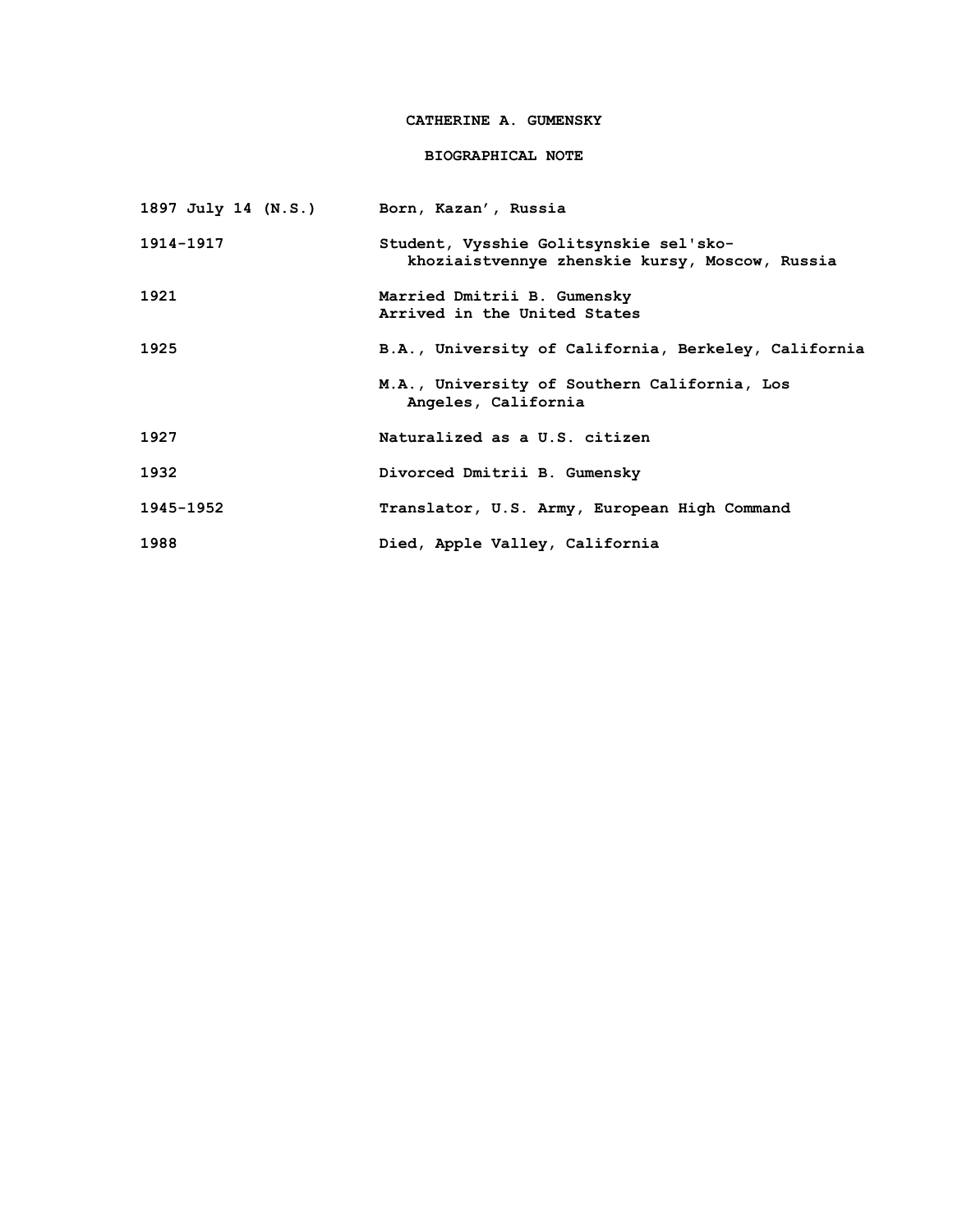### **SCOPE AND CONTENT NOTE**

#### **CATHERINE A. GUMENSKY PAPERS**

**Catherine A. Gumensky was a California artist of local note. The collection contains materials relating to her work as an artist and other biographical data, as well as her children's stories. Of particular significance is the family file, which contains a large amount of correspondence (of Catherine, her mother Neonila Platonovna Aristova, and others) with family members in the Soviet Union and other countries from the 1920s through the 1980s, as well as writings of other family members.**

**Detailed processing and preservation microfilming for these materials were made possible by a generous grant from the National Endowment for the Humanities and by matching funds from the Hoover Institution and Museum of Russian Culture. The grant also provides depositing a microfilm copy in the Hoover Institution Archives. The original materials and copyright to them (with some exceptions) are the property of the Museum of Russian Culture, San Francisco. A transfer table indicating corresponding box and reel numbers is appended to this register.**

**The Hoover Institution assumes all responsibility for notifying users that they must comply with the copyright law of the United States (Title 17 United States Code) and Hoover Rules for the Use and Reproduction of Archival Materials.**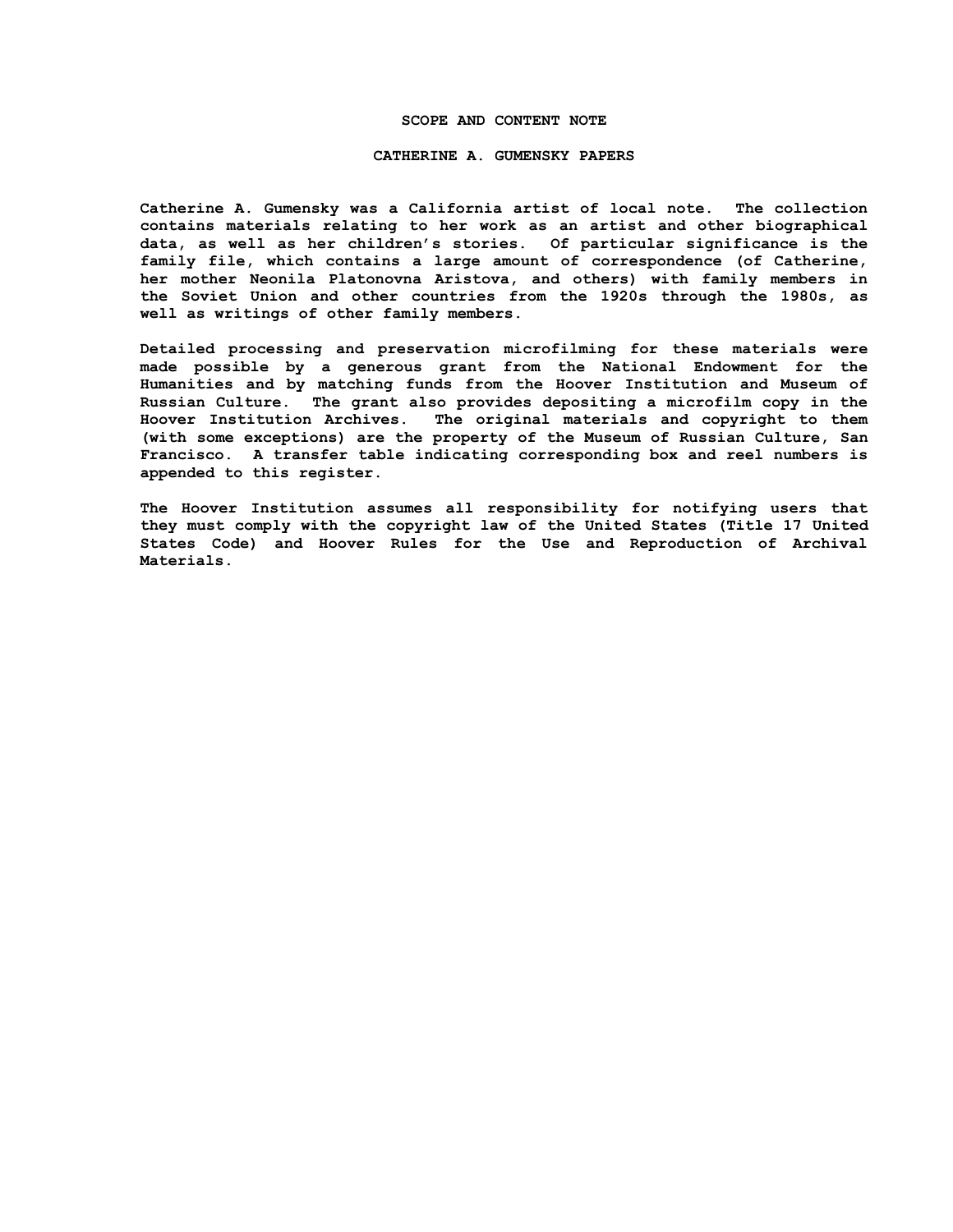### **REGISTER**

# **CATHERINE A. GUMENSKY PAPERS**

**SERIES DESCRIPTION:**

| Box Nos           | Series                                                                                                                                                                                                                                             |
|-------------------|----------------------------------------------------------------------------------------------------------------------------------------------------------------------------------------------------------------------------------------------------|
| $\mathbf{1}$      | BIOGRAPHICAL FILE, 1914-1983. Includes affidavits,<br>clippings, employment, identity and real estate records,<br>with related correspondence, notes, scrapbook and<br>miscellany, arranged alphabetically by physical form                        |
| $2 - 9$           | FAMILY FILE, 1913-1983. Correspondence, writings and<br>associated matter, arranged alphabetically by name of<br>relative and therein by physical form                                                                                             |
| $9 - 10$          | CORRESPONDENCE, 1917-1985. Extrafamilial correspondence,<br>arranged alphabetically by name of correspondent                                                                                                                                       |
| $10 - 11$         | WRITINGS, 1934-1977. Background materials, correspondence<br>and writings, arranged chronologically by title                                                                                                                                       |
| $12 \overline{ }$ | SUBJECT FILE, 1924-1981. Clippings, correspondence,<br>notes, writings and other matter, arranged alphabetically<br>by subject                                                                                                                     |
| $13 - 16$         | PHOTOGRAPHS, 1910s-1980s. Several hundred items, including<br>photographs of Catherine and Dmitrii Gumensky, other<br>family members (including most of those appearing in the<br>FAMILY FILE), Ella Young, and miscellaneous people and<br>places |
| 17                | FINANCIAL DOCUMENTS, 1948-1984. Income tax records,<br>cancelled checks, property tax receipts, bank records,<br>etc. Not filmed                                                                                                                   |
| 17                | RECIPES, undated. Clippings and notes, primarily by N. P.<br>Aristova. Not filmed                                                                                                                                                                  |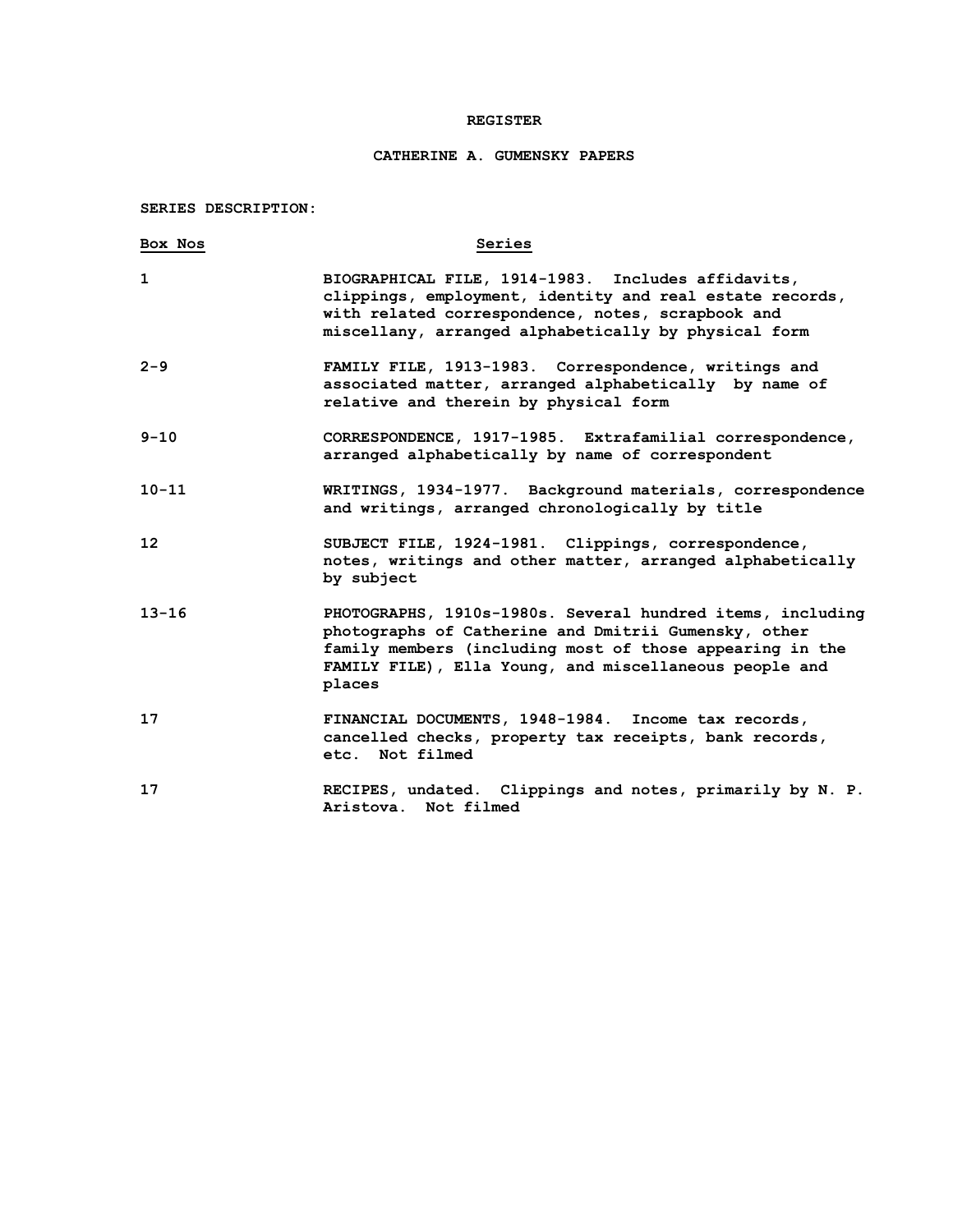|    | Box Folder     |                                                                                                                                                                                                                                                                                                                                                                                                                                                                                                        |
|----|----------------|--------------------------------------------------------------------------------------------------------------------------------------------------------------------------------------------------------------------------------------------------------------------------------------------------------------------------------------------------------------------------------------------------------------------------------------------------------------------------------------------------------|
|    | Nos Nos        | Contents                                                                                                                                                                                                                                                                                                                                                                                                                                                                                               |
| 1. |                | BIOGRAPHICAL FILE, 1914-1983. For Gumensky's activities in<br>the U.S. Army European High Command, 1945-1952, see<br>SPEECHES AND WRITINGS/Untitled account of activities in<br>Europe from 1945 to 1952, n.d.                                                                                                                                                                                                                                                                                         |
|    | 1              | Addresses                                                                                                                                                                                                                                                                                                                                                                                                                                                                                              |
|    | 2              | Affidavits of support, signed by Catherine Gumensky, to<br>invite relatives to the U.S.                                                                                                                                                                                                                                                                                                                                                                                                                |
|    | 3              | Clippings                                                                                                                                                                                                                                                                                                                                                                                                                                                                                              |
|    | 4              | Curriculum vitae                                                                                                                                                                                                                                                                                                                                                                                                                                                                                       |
|    | 5              | Employment records                                                                                                                                                                                                                                                                                                                                                                                                                                                                                     |
|    | 6              | Genealogical notes                                                                                                                                                                                                                                                                                                                                                                                                                                                                                     |
|    | 7              | Identity papers. Includes driver's license, membership<br>cards, passes, passports, social security card,<br>immigration papers, vaccination records, and similar<br>matter                                                                                                                                                                                                                                                                                                                            |
|    | 8              | Programs                                                                                                                                                                                                                                                                                                                                                                                                                                                                                               |
|    | 9              | Real estate records                                                                                                                                                                                                                                                                                                                                                                                                                                                                                    |
|    | 10             | School records                                                                                                                                                                                                                                                                                                                                                                                                                                                                                         |
|    | 11             | Scrapbook                                                                                                                                                                                                                                                                                                                                                                                                                                                                                              |
|    | $12 - 13$      | Miscellany. Includes notebooks with student lecture<br>notes, jottings, sketches, impressions of life, etc.,<br>$1914 - ?$                                                                                                                                                                                                                                                                                                                                                                             |
| 2. |                | FAMILY FILE, 1913-1983. Correspondence and writings of and<br>between family members (unless otherwise indicated, entries<br>consist exclusively of correspondence). Correspondence<br>with Catherine may include letters addressed to Catherine<br>and Neonila or Dimitrii. Many letters also contain<br>postscripts by other family members, and are generally<br>classified under the name of the first correspondent,<br>unless the postscript is significantly longer than the<br>original letter |
|    | 1              | Aleksandrova, Ekaterina Vladimirovna (niece), 1969-1983<br>and undated                                                                                                                                                                                                                                                                                                                                                                                                                                 |
|    | $\mathbf{2}$   | Aleksandrova, Irina Aleksandrovna (sister), 1917-1945.<br>Includes letters from Vladimir Aleksandrov                                                                                                                                                                                                                                                                                                                                                                                                   |
|    | 3              | Aleksandrova, Nataliia Vladimirovna (niece), 1978-1982                                                                                                                                                                                                                                                                                                                                                                                                                                                 |
|    | 4              | Aristova, Nadezhda (?), 1917-1923                                                                                                                                                                                                                                                                                                                                                                                                                                                                      |
|    |                | Aristova, Neonila Platonovna (mother)                                                                                                                                                                                                                                                                                                                                                                                                                                                                  |
|    | 5              | Calendar, 1944 and undated                                                                                                                                                                                                                                                                                                                                                                                                                                                                             |
|    |                | Correspondence                                                                                                                                                                                                                                                                                                                                                                                                                                                                                         |
|    | 6-8            | Unidentified, 1913-1943                                                                                                                                                                                                                                                                                                                                                                                                                                                                                |
| 3. | $1 - 4$        | Unidentified                                                                                                                                                                                                                                                                                                                                                                                                                                                                                           |
|    |                | Aleksandrova, Irina Aleksandrovna (daughter)                                                                                                                                                                                                                                                                                                                                                                                                                                                           |
|    | 5              | 1928-1930                                                                                                                                                                                                                                                                                                                                                                                                                                                                                              |
|    | 6              | 1931-1934                                                                                                                                                                                                                                                                                                                                                                                                                                                                                              |
|    | 7              | 1935-1945                                                                                                                                                                                                                                                                                                                                                                                                                                                                                              |
| 4. | 1              | Bubnova, Mariia, 1936-1940.<br>Includes<br>postscripts by nun Leonida, qqv., and<br>forwarded letters from Ol'ga Platonovna                                                                                                                                                                                                                                                                                                                                                                            |
|    |                | Veiss (sister), qqv.                                                                                                                                                                                                                                                                                                                                                                                                                                                                                   |
|    | $\overline{2}$ | Butlerov, A., n.d.                                                                                                                                                                                                                                                                                                                                                                                                                                                                                     |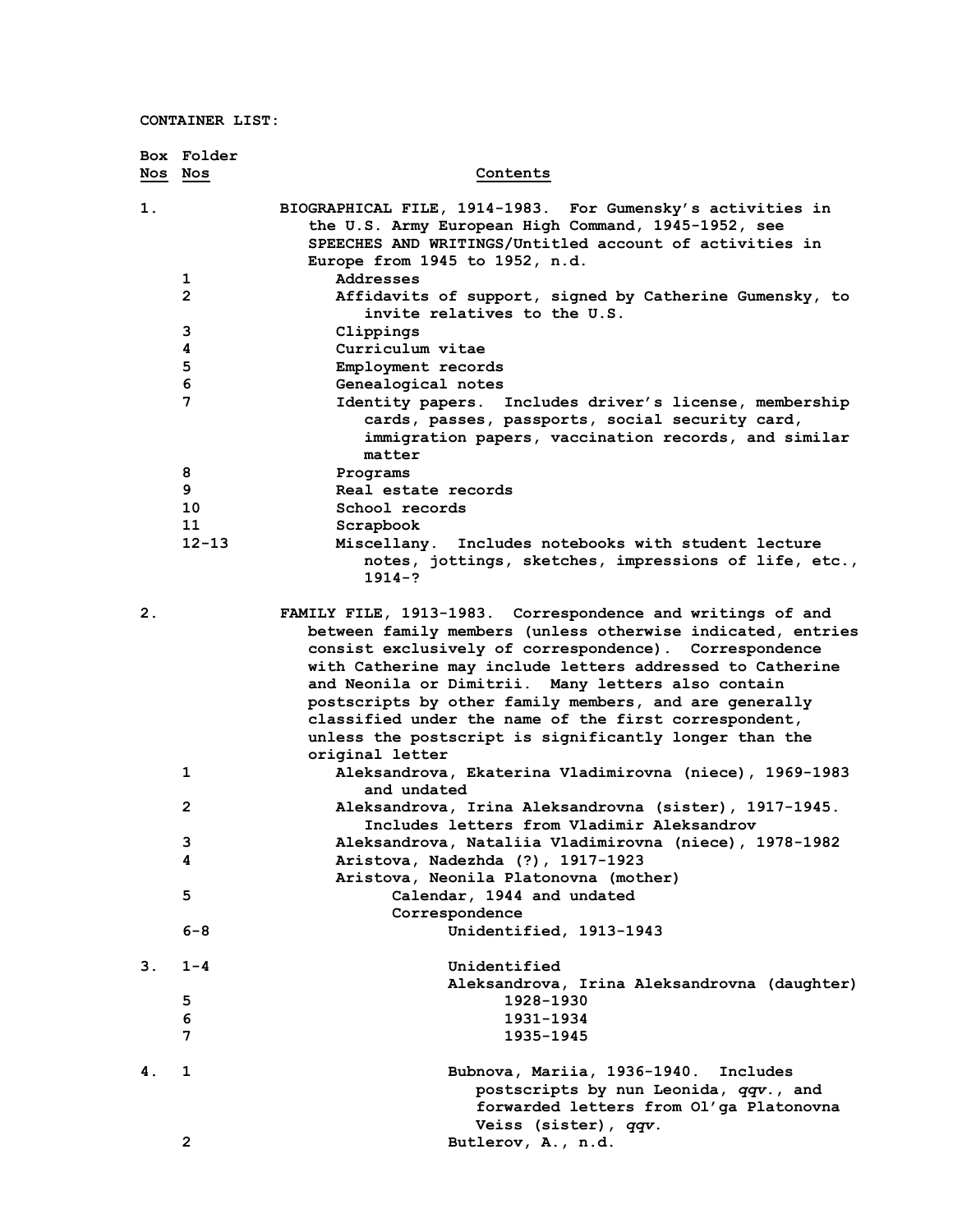|    |              | 4. (Contd.) FAMILY FILE (Contd.)             |
|----|--------------|----------------------------------------------|
|    |              | Aristova, Neonila Platonovna (Contd.)        |
|    |              | Correspondence (Contd.)                      |
|    | з            | Buturlin, Sofiia, 1934-1939                  |
|    | 4            | Demidov, Igor Igorevich, 1939-1945           |
|    | 5            | Demidov, Igor Platonovich, 1929-1945         |
|    | 6            | Demidova (Demidoff), Ekaterina, 1930-1931    |
|    |              | and undated                                  |
|    | 7            | Gotlund, A. and Z., 1932-1941 and undated    |
|    | 8            | Gumenskaia, Taisiia Petrovna, 1936-1945      |
|    |              |                                              |
|    |              | Gumensky, Catherine (daughter)               |
|    | 9            | 1916-1923 and undated                        |
|    | 10           | 1924-1927                                    |
|    | 11           | 1928-1933                                    |
|    |              |                                              |
| 5. | 1            | 1941-1945                                    |
|    | $\mathbf{2}$ | Iakunchikova (Yakounchikoff), Varvara N.,    |
|    |              | 1933-1934                                    |
|    | з            | Ivashnenko, A., 1932                         |
|    | 4            | Kazakov (Kasakoff), A. and T., 1929-1937 and |
|    |              | undated                                      |
|    | 5            | Kovan'ko, Nataliia (granddaughter), 1929-    |
|    |              | 1936                                         |
|    |              | Kovan'ko, Ol'ga Aleksandrovna (daughter)     |
|    |              | Correspondence. Includes postscripts         |
|    |              | by Nataliia Kovan'ko                         |
|    | 6            | 1927-1930                                    |
|    | 7            | 1931-1933                                    |
|    |              |                                              |
|    |              |                                              |
| 6. | 1            | 1934-1937                                    |
|    | 2            | 1938-1945                                    |
|    | 3            | Sketches, "Viazovye, 1927"                   |
|    | 4            | Leonida, nun, 1929-1934. See also Bubnova,   |
|    |              | Mariia, qqv.                                 |
|    | 5            | Liapunova, Anastasiia Sergeevna, 1924-1936   |
|    | 6            | Lordkipanidze-Cheptsova, Ol'ga, 1941         |
|    | 7            | Martynova, A., 1929                          |
|    | 8            | Mikhnevich, Ekaterina, 1932-1934 and undated |
|    | 9            | Minchenko, Antonina Petrovna, 1934           |
|    | 10           | Panina, Sofiia Vladimirovna, 1940-1946.      |
|    |              | Includes letters addressed to Catherine      |
|    |              | Gumensky following Neonila's death in        |
|    |              | 1945                                         |
|    | 11           | Razumov, Pavel, Rev., 1930-1931              |
|    | 12           | Ruhl, Zinaida, 1933                          |
|    | 13           | Smieszek (Smeshek), Anton Gustavovich, 1929  |
|    | 14           | Stafford, E., 1934                           |
|    | 15           | Sunitsa (Sounitza), E., 1932-1934            |
|    | 16           | Tsetlin, Mikhail Osipovich, 1945             |
|    | 17           | Vakar, Nikolai Platonovich, 1941-1945        |
|    | 18           |                                              |
|    |              | Veiss, Evgenii, 1929-1943                    |
|    | 19           | Veiss, Ol'ga Platonovna, 1929-1936           |
|    | 20           | Wiebe, Mr., undated                          |
|    | 21           | Zhuravskaia, S., 1929-1937                   |
|    |              |                                              |
| 7. | 1            | Log of family events from 1871 to 1917       |
|    |              | (incomplete), n.d.                           |
|    | 2            | Obituary                                     |
|    | 3            | Passport                                     |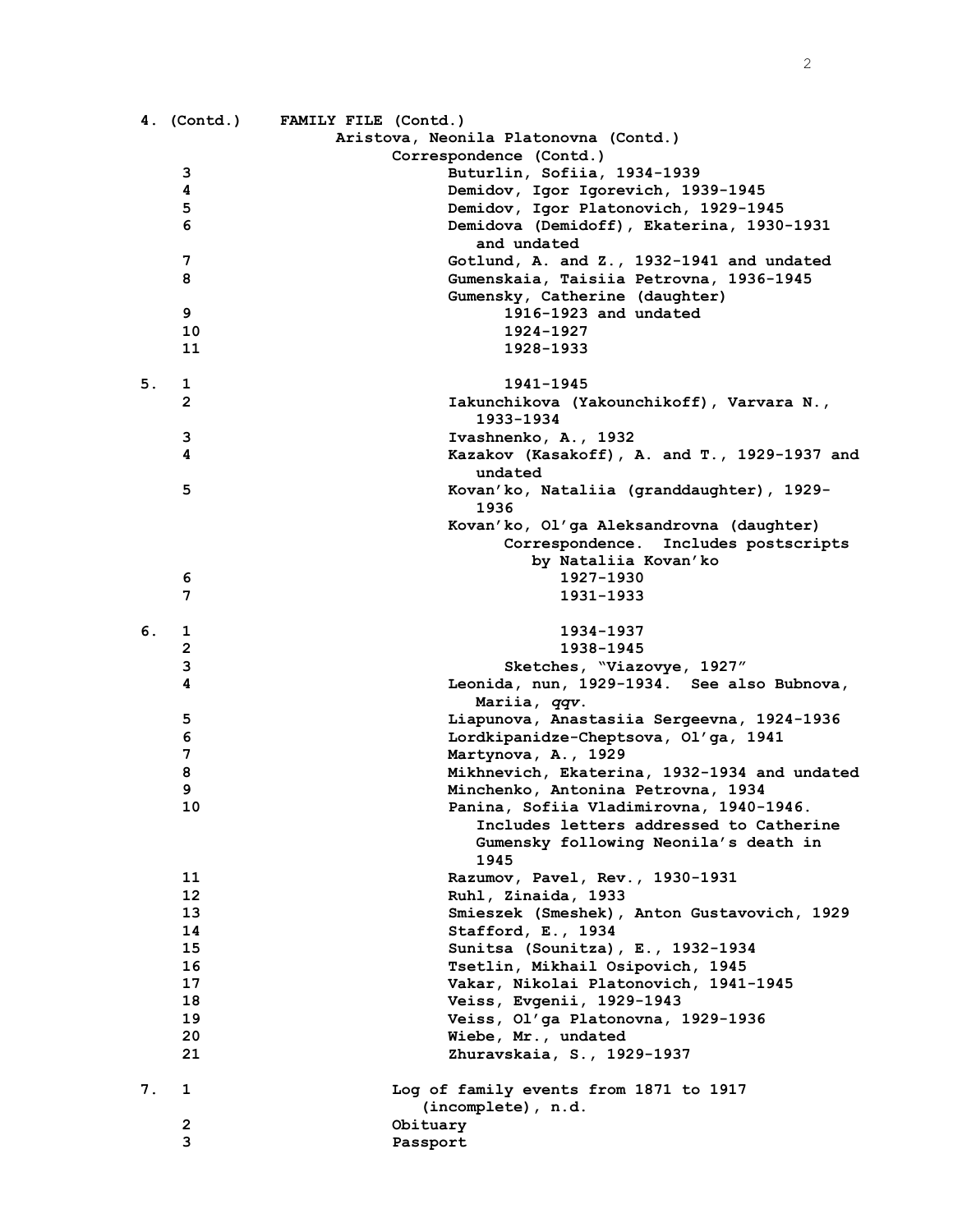|    | 7. (Contd.) FAMILY FILE (Contd.)                 |
|----|--------------------------------------------------|
|    | Aristova, Neonila Platonovna (Contd.)            |
|    | Writings                                         |
| 4  | General. Notes, some of an autobiographical      |
|    | nature                                           |
| 5  | "The Home of My Youth," n.d. Holograph           |
| 6  | "Iz perezhitago, " n.d. Printed copy             |
| 7  | "Poiezdka k zautrenie," n.d. Printed copy        |
| 8  | "Povar-muzykant," n.d. Holograph                 |
| 9  | "The Trip to Glendale," n.d. Holograph           |
| 10 | Untitled biographical sketch of Ivan and         |
|    | Sergei Aksakov, n.d. Holograph                   |
| 11 | "Volchata," n.d. Holograph                       |
| 12 | "Kanun Verbnago Voskreseniia," Novaia zaria,     |
|    | 1939 March 31. Holograph and printed             |
|    |                                                  |
| 13 | copy<br>Miscellany                               |
| 14 | Chatelain, Mariia (aunt), undated                |
| 15 | Demidov (Demidoff), Georgii (cousin), 1946-1963  |
| 16 | Demidov, I. (cousin?), 1946-1963                 |
|    | Demidov, Igor' Platonovich (uncle)               |
|    | Correspondence                                   |
| 17 | General, 1931                                    |
| 18 | Aleksandr, Archbishop, 1934                      |
| 19 | Demidov, P. A., 1930                             |
| 20 | Gumensky, Catherine, 1945                        |
| 21 | Leshetitskii (Leschetizky), T. F., 1931 and      |
|    | undated                                          |
| 22 | Sapon'ko, Angel Osipovich, 1931                  |
|    | Writings                                         |
| 23 | General. Notes and fragments of short            |
|    | stories                                          |
| 24 | "Diktator," n.d. Holograph and typescript        |
| 25 | "Mary," n.d. Holograph                           |
| 26 | "Moia mechta, " n.d. Holograph                   |
| 27 | "Persten' i siurtuk Pushkina," Posliedniia       |
|    | novosti, n.d. Printed copy                       |
| 28 | "Piatnitsa 13-go iiunia," n.d. Holograph         |
| 29 | "Pietush'i besiedy," Posliedniia novosti,        |
|    | n.d. Printed copy                                |
| 30 | "Pomieshchichii monastyr'," n.d. Holograph       |
| 31 | "Posliednii iz mogikan," n.d. Holograph          |
| 32 | "Prostaia familiia, " n.d. Typescript            |
| 33 | "Salomeia," n.d. Holograph                       |
| 34 | "Sandro Altaev," n.d. Holograph                  |
| 35 | "Uzhin v sadu Trokadero," n.d. Holograph         |
| 36 | "Velikaia voina i russkaia revoliutsiia,"        |
|    | n.d. Holograph                                   |
| 37 | "Zemel'nyia vospominaniia," n.d. Holograph       |
| 38 | "Velikaia Noch', " 1927 December 4.              |
|    | Holograph                                        |
| 39 | "Odno iz russkikh chudes," Posliedniia           |
|    | novosti, 1931 January 17. Printed copy           |
| 40 | "Pervyi kadetskii korpus," [1931 August].        |
|    | Includes several lectures,<br><b>Typescript.</b> |
|    | as well as correspondence                        |
|    |                                                  |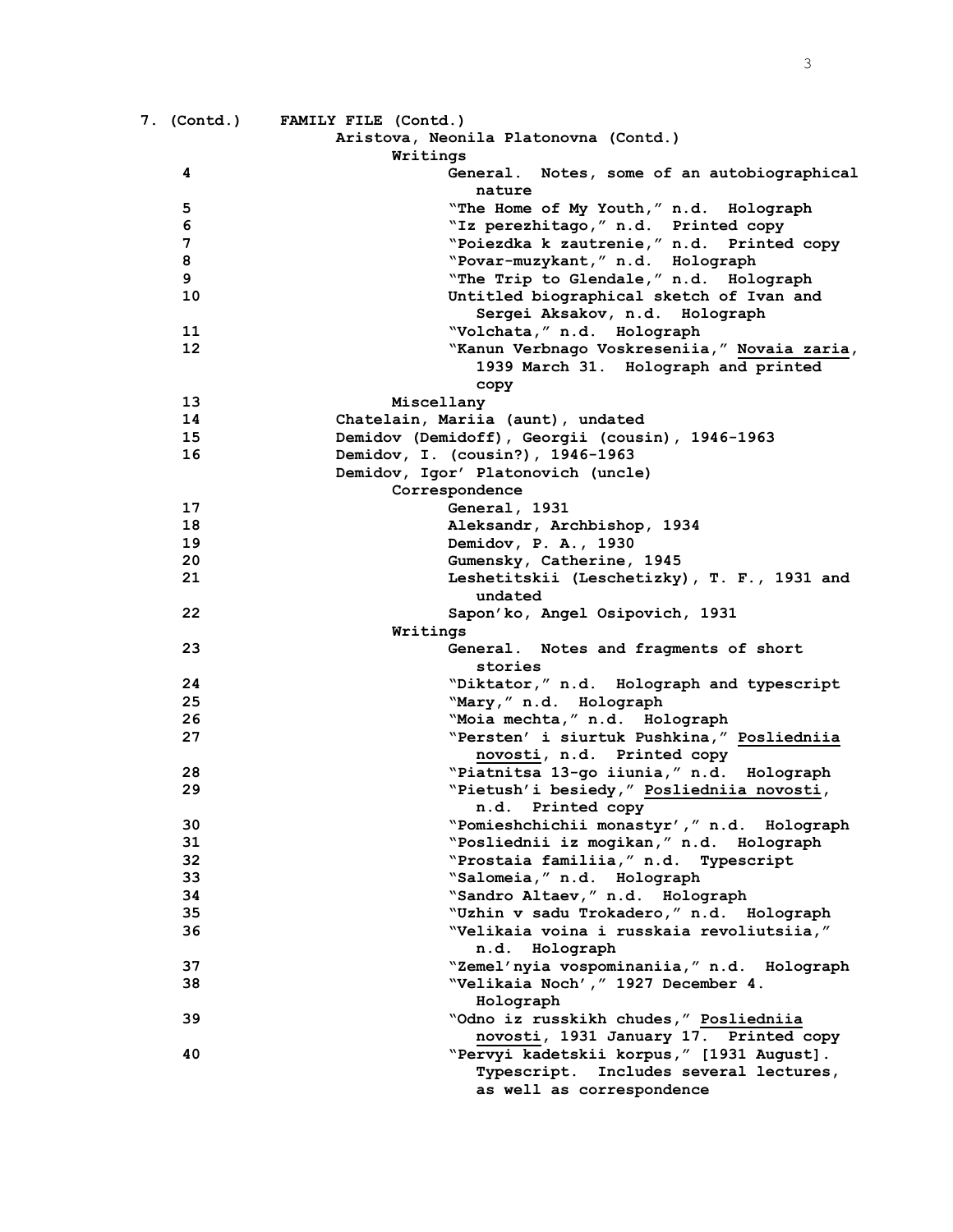|     | 7. (Contd.)    | FAMILY FILE (Contd.)                                     |
|-----|----------------|----------------------------------------------------------|
|     | 41             | Demidova (Demidoff), Sima and Didi (cousin and niece?),  |
|     |                | 1946-1947 and undated                                    |
|     | 42             | Gumenskaia, Taisiia Petrovna (mother-in-law), 1922-1947. |
|     |                | Includes forwarded letter from Irina Aleksandrova to     |
|     |                | T. P. Gumenskaia, 1947                                   |
|     |                | Gumensky, Dmitrii Veniaminovich (husband)                |
|     |                | Correspondence                                           |
|     | 43             | Unidentified                                             |
|     | 44             | Aleksandrova, Irina Aleksandrovna, 1922-1924             |
|     | 45             | Cherniavskii, Nikolai Filippovich, 1924                  |
|     |                | Gumensky, Catherine                                      |
|     | 46             | Incoming, 1921                                           |
|     |                | Outgoing                                                 |
|     | 47             | Undated                                                  |
|     |                |                                                          |
| 8.  | 1              | 1920-1921                                                |
|     | $\mathbf{2}$   | 1922                                                     |
|     |                | 1923                                                     |
|     | 3              | January-March                                            |
|     | 4              | April-May                                                |
|     | 5              | 1924-1925                                                |
|     |                |                                                          |
| 9.  |                | 1926-1929                                                |
|     | 1              |                                                          |
|     | $\overline{2}$ | 1932-1942                                                |
|     | 3              | Kirillova, O., 1924                                      |
|     | 4              | Liubimov, Iurii, 1923                                    |
|     | 5              | Ostroumov, Sergei Sergeevich, 1924                       |
|     | 6              | Identity papers                                          |
|     | 7              | Kovan'ko, Ol'ga Aleksandrovna (sister), 1913-1932        |
|     | 8              | Liapunov, S. (distant relative), 1923                    |
|     | 9              | Zhuravskaia, S., 1922-1973 and undated                   |
|     | 10             | Zhuravskii, Lev S. (nephew) and Aleksandr L.             |
|     |                | (grandnephew), 1973-1981                                 |
|     |                | CORRESPONDENCE, 1917-1985. This file contains only       |
|     |                | correspondence of non-family members with Catherine      |
|     |                | (including letters addressed both to her and Dmitrii     |
|     |                | Gumensky or Neonila Aristova). For intra-family          |
|     |                | correspondence and extrafamilial correspondence of other |
|     |                | family members, see FAMILY FILE. For correspondence with |
|     |                | Russian war invalids whom she was helping, see SUBJECT   |
|     |                | FILE/World War, 1914-1918--Veterans--Russia              |
|     | 11             | General, 1924-1985                                       |
| 10. | 1              | Unidentified, 1917-1949                                  |
|     | 2              | Avinova, Mariia (Avinoff, Marie), n.d.                   |
|     | 3              | Bil'kevich, A., 1925                                     |
|     | 4              | Dmitrievskii, S., 1932                                   |
|     | 5              | Dorofeeva, N., 1927                                      |
|     | 6              | Fal'kovskii (Falkovsky), N., 1947                        |
|     | 7              | Fedorovskaia, Ol'ga, 1921-1923                           |
|     | 8              | Gregory, S. M., 1928                                     |
|     | 9              | Il'in family, [1941]-1984                                |
|     | 10             | Ivanov, A., 1946                                         |
|     | 11             | Kitaeva, Anna, 1924                                      |
|     | 12             | Langstroth, Ivan, 1946-1949                              |
|     | 13             | Lebedev, E. and K., 1949 and undated                     |
|     |                |                                                          |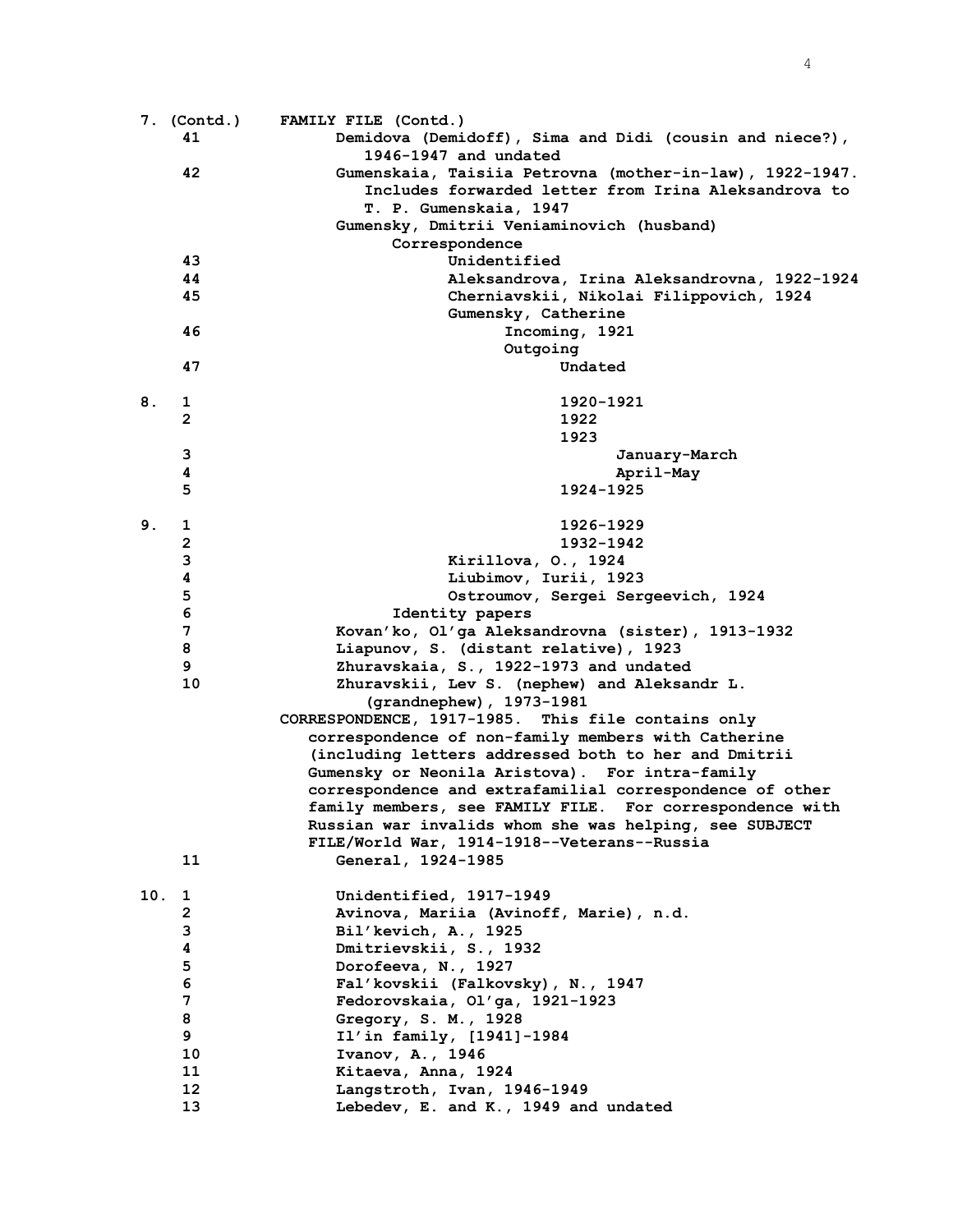|     | 10. (Contd.)            | CORRESPONDENCE (Contd.)                                                      |
|-----|-------------------------|------------------------------------------------------------------------------|
|     | 14                      | Lyndall, Dorothy, 1946-1965 and undated                                      |
|     | 15                      | Mashe, L., 1974-1978                                                         |
|     | 16                      | Petrovskii, Mr., n.d.                                                        |
|     | 17                      | Poletika (Poletica), E. and O., 1923. Includes                               |
|     |                         | clippings and photographs                                                    |
|     | 18                      | Schmidt, Albert, 1955 and undated                                            |
|     | 19                      | Shcherbatova (Scherbatoff), S., 1953                                         |
|     | 20                      | Skorodinskii, N., 1949-1952                                                  |
|     | 21                      | Teplova (Teploff), A., 1947                                                  |
|     | 22                      | Vidovskii, Arkadii Arkad'evich, n.d.                                         |
|     | 23                      | Volkov, Georgii, 1940                                                        |
|     | 24                      | von Taube, Baroness, 1921                                                    |
|     | 25                      | Zhadan, Ol'ga, 1949 and undated                                              |
|     |                         | SPEECHES AND WRITINGS, 1934-1977                                             |
|     |                         | General                                                                      |
|     | 26                      | Correspondence with publishers and editors                                   |
|     |                         | regarding submissions of children's stories,                                 |
|     |                         | 1934-1940                                                                    |
|     | 27                      | Notes, fragments of short stories, and poetry.                               |
|     |                         | May include notes by Neonila Aristova and                                    |
|     |                         | others                                                                       |
|     |                         | "Ahmba," n.d.                                                                |
|     | 28                      | Notes and fragments                                                          |
|     |                         |                                                                              |
| 11. | 1                       | Notes and fragments                                                          |
|     | $\overline{\mathbf{c}}$ | Typescript                                                                   |
|     | 3                       | "Fragments from the Note-Book of a Petrograd Student,"                       |
|     |                         | Typescript translation into English of work by<br>n.d.                       |
|     |                         | an unknown author                                                            |
|     | 4                       | "Sea Drift," n.d. Typescript                                                 |
|     | 5                       | Untitled work on the study of the Russian language, n.d.                     |
|     |                         | Typescript                                                                   |
|     | 6                       | "Boots and the Kitten," [1939]. Typescript.<br>Includes                      |
|     |                         | correspondence                                                               |
|     |                         | Untitled account of activities in Europe from 1945 to                        |
|     |                         | 1952, [1952]                                                                 |
|     | 7                       | Background materials. Includes correspondence,                               |
|     |                         | 1946, and documents relating to Catherine                                    |
|     |                         | Gumensky's work in the U.S. Army European                                    |
|     |                         | Command                                                                      |
|     | $8 - 9$                 | Daily notes, 1945-1952 (fragmentary)                                         |
|     | 10                      | Holograph and typescript                                                     |
|     | 11                      | "Russia Today," Apple Valley News, 1977 September 27.                        |
|     |                         | Daily notes of trip to U.S.S.R., typescript, and                             |
|     |                         | printed copy                                                                 |
| 12. |                         |                                                                              |
|     |                         | SUBJECT FILE, 1924-1981. Clippings, correspondence, notes,                   |
|     |                         | writings and other matter                                                    |
|     | 1<br>$\overline{2}$     | Buturlin, Sergei                                                             |
|     |                         | Dudorov, Boris Petrovich                                                     |
|     | 3                       | Russians                                                                     |
|     | 4                       | France                                                                       |
|     | 5                       | United States                                                                |
|     | 6                       | Russkaia Pravoslavnaia Tserkov'                                              |
|     | 7                       | Suniza-Maché, Leo<br>Tolstoy Foundation. Includes clippings, correspondence, |
|     |                         | and fundraising materials, 1940-1941                                         |
|     |                         |                                                                              |